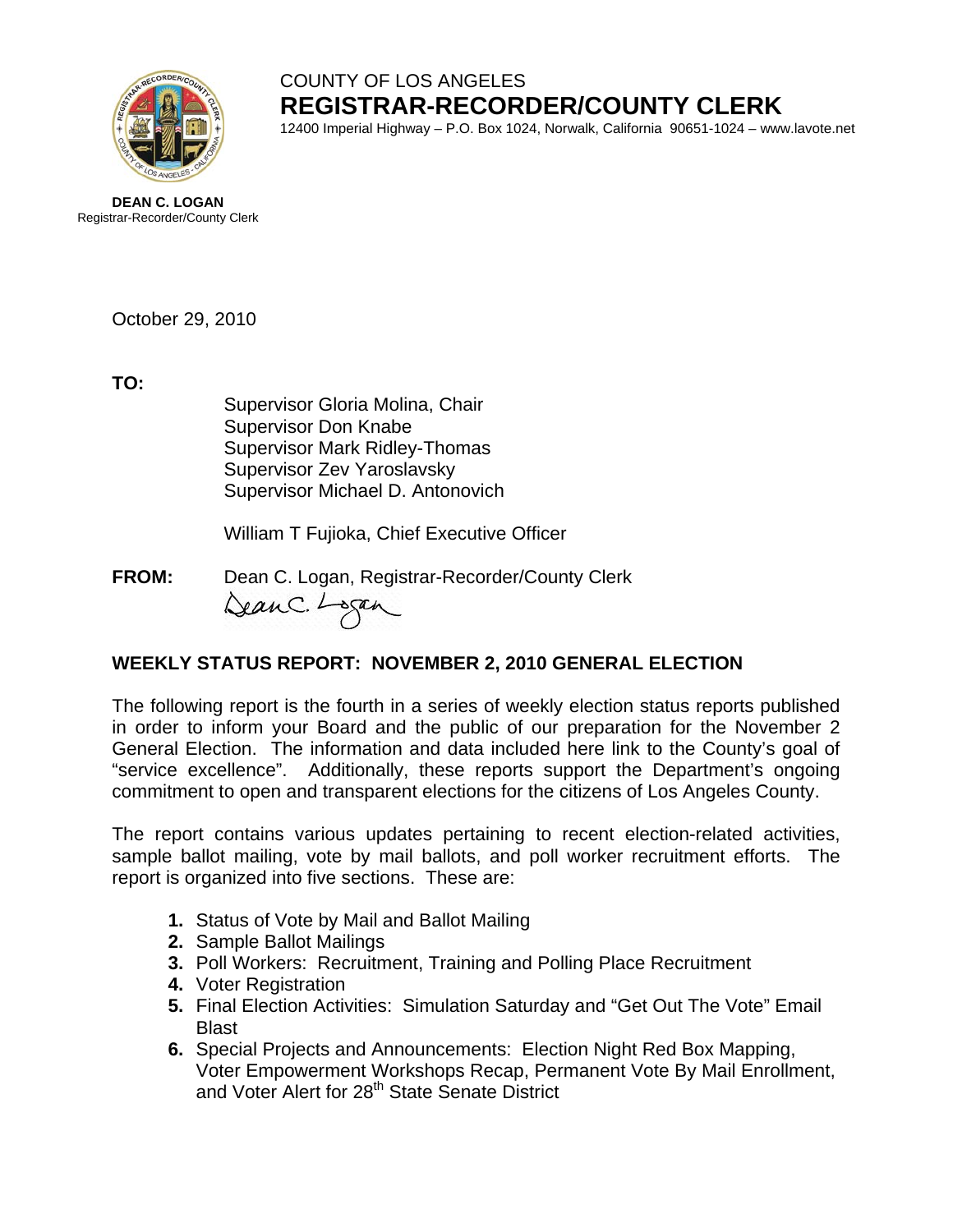#### **1. Status of Vote by Mail and Ballot Mailing**

The mailing of Vote By Mail ballots have been completed. For this election, we received **1,105,104** requests for Vote by Mail ballots, more than ever before. To date, we have mailed **1,052,602** ballots to voters, and we have received **357,335** returned ballots.

**The legal deadline to request a Vote By Mail ballot was October 26. In-person early voting is being conducted daily at Norwalk Headquarters leading up to Election Day, and will also be available Saturday and Sunday from 8 a.m. to 4 p.m.**

#### **Military and Overseas Voting**

Our office begins processing Special Vote By Mail applications for uniformed service members and citizens living outside the United States sixty days prior to an election. By October 27, we had mailed **26,624** military and overseas ballots and have received back **2,941** voted ballots to date. Of those received, 1,185 are from military voters while 1,756 are from civilian overseas voters.

#### **2. Sample Ballot Mailings**

Mailing of the Official Sample Ballot booklet began on September 24 and was completed by October 26. In total, we mailed over 4.4 million Sample Ballot booklets to voters across Los Angeles County and abroad. Sample Ballots are also available online through our poll look up feature on [www.lavote.net.](http://www.lavote.net/) Voters can view their Sample Ballot online in any of the seven languages offered, as required by federal law.

#### **3. Poll Workers: Training, Recruitment and Polling Place Recruitment**

Last weekend, Inspectors picked up their Election Day supplies from Check-in-Centers located throughout the County. Our staff was on-site from 8 a.m. to 5 p.m. on Saturday and Sunday to assist Inspectors with loading equipment and other materials into their vehicles. In total, we had 92% of Inspectors pick up their equipment last weekend. Our Elections Operations Warehouse remains open for the remaining Inspectors to pick up supplies until all equipment and supplies are distributed.

#### **Training:**

Poll worker training commenced one month ago and is nearly complete. Training sessions will be held until October 31, and the RR/CC Poll Worker Training Unit will have conducted nearly **400 training sessions** for Inspectors and Clerks. Supplemental online training is also available to all poll workers for completion prior to Election Day.

Currently, there are 3,924 Inspectors who have attended the mandatory training class. Attendance of the training class is a requirement for Inspectors to work on Election Day. There are approximately 40 classes available throughout the County in the next few days that Inspectors can still attend.

#### **Polling Places:**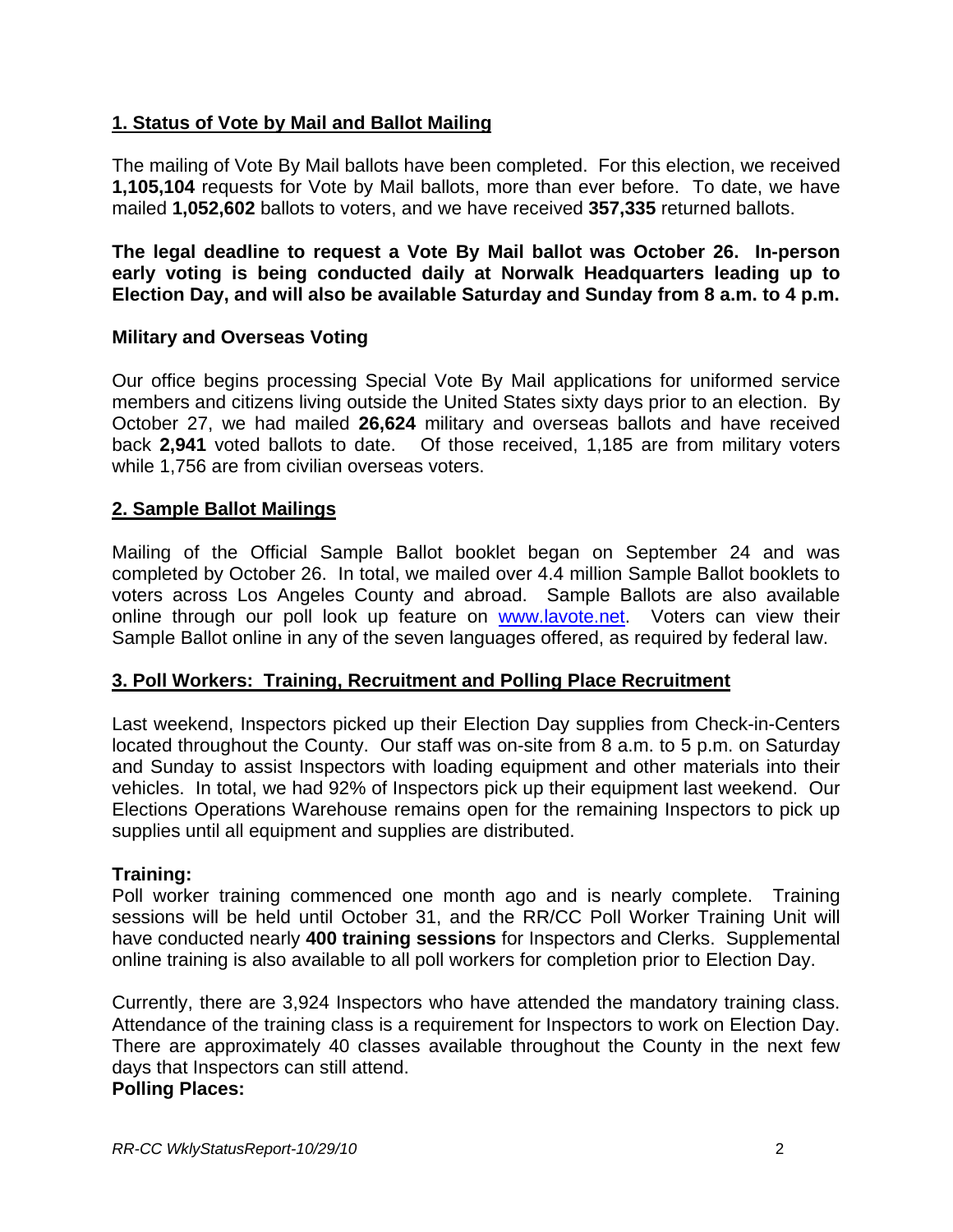Polling place recruitment is complete. All of the **4,770** required polling places have been confirmed for the November election. Since the Official Sample Ballots were sent to voters there have been 35 changes in polling locations, and postcard notices have been sent to make voters aware of the change in their polling place.

| <b>Polling Places By Supervisorial District</b><br>November 2, 2010 General Election |                   |                   |                   |                   |                   |               |  |
|--------------------------------------------------------------------------------------|-------------------|-------------------|-------------------|-------------------|-------------------|---------------|--|
|                                                                                      | <b>District 1</b> | <b>District 2</b> | <b>District 3</b> | <b>District 4</b> | <b>District 5</b> | <b>Totals</b> |  |
| <b>Required</b>                                                                      | 732               | 890               | 988               | 1.033             | 1.127             | 4.770         |  |
| <b>Confirmed</b>                                                                     | 732               | 890               | 988               | 1,033             | 1.127             | 4.770         |  |

#### **Poll Workers:**

For the November 2, 2010 General Election, we require more than 20,000 Clerks, Inspectors and Coordinators to staff our 4,770 polling places. Our recruitment efforts began almost immediately following the June Primary and are nearly complete.

| <b>Poll Worker Recruitment Report</b><br>November 2, 2010 General Election |        |         |         |                       |  |  |
|----------------------------------------------------------------------------|--------|---------|---------|-----------------------|--|--|
|                                                                            | Oct. 8 | Oct. 15 | Oct. 22 | <b>Oct. 29</b>        |  |  |
| <b>Inspectors</b>                                                          |        |         |         |                       |  |  |
| Required                                                                   | 4,770  | 4,770   | 4,770   | 4,770                 |  |  |
| Recruited                                                                  | 4,755  | 4,760   | 4,762   | 4,767                 |  |  |
| Outstanding                                                                | 15     | 10      | 8       | 3                     |  |  |
| <b>Clerks</b>                                                              |        |         |         |                       |  |  |
| Required                                                                   | 17,057 | 17,099  | 17,099  | 17,168                |  |  |
| Confirmed                                                                  | 15,883 | 17,516  | 18,272  | 18,589                |  |  |
| Outstanding                                                                | 1,174  | 337     | 95      | $-1,421$ <sup>1</sup> |  |  |
| <b>Special Recruitment</b>                                                 |        |         |         |                       |  |  |
| <b>County Employees</b>                                                    | 3,156  | 3,309   | 3,501   | 3,606                 |  |  |
| <b>Bilingual PW</b>                                                        | 4,554  | 4,704   | 4,777   | $4,711^2$             |  |  |
| <b>Students</b>                                                            | 1,624  | 2,511   | 2,804   | 2,921                 |  |  |

## **4. Voter Registration**

The last day to have registered to vote for participation in the General Election was Monday, October 18. Since the June 8 Primary, our office has seen voter registration totals increase throughout the County. By the close of registration, our office had received **233,387** voter registrations since June.

<span id="page-2-0"></span><sup>&</sup>lt;sup>1</sup> There are currently 1,421 more Clerks confirmed than required.

<span id="page-2-1"></span> $1$ <sup>2</sup> The number of confirmed bilingual poll workers has surpassed the requirement of 4,678.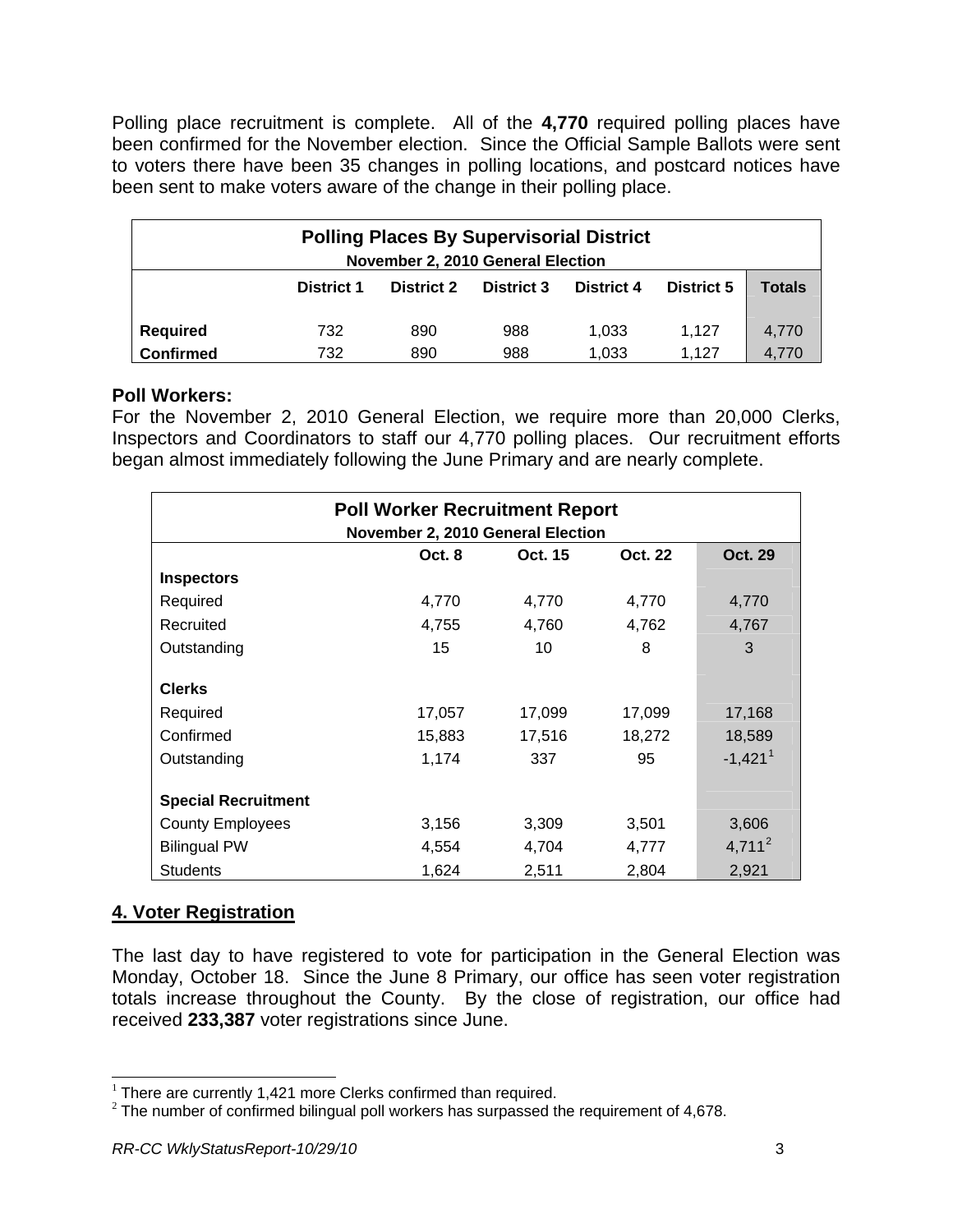| <b>Monthly Voter Registration Totals by District</b><br>November 2, 2010 General Election |       |       |        |        |        |               |
|-------------------------------------------------------------------------------------------|-------|-------|--------|--------|--------|---------------|
|                                                                                           | June  | July  | August | Sept.  | Oct.   | <b>Totals</b> |
| District 1                                                                                | 2.624 | 2.987 | 6.078  | 8.013  | 15.006 | 34,708        |
| District 2                                                                                | 3,269 | 3,382 | 6,532  | 8.720  | 24.361 | 46,264        |
| District 3                                                                                | 5.223 | 4.721 | 6,915  | 9.743  | 24.614 | 51,216        |
| District 4                                                                                | 4.302 | 4.537 | 8.244  | 10.034 | 22.974 | 50,091        |
| District 5                                                                                | 4.519 | 5.176 | 8.878  | 12,708 | 19,827 | 51,108        |
| Countywide<br>106,782<br>233,387<br>19,937<br>20,803<br>36.647<br>49.218                  |       |       |        |        |        |               |

#### **5. Final Election Activities: Simulation Saturday and "Get Out The Vote" Email Blast**

#### **Simulation Saturday**

This Saturday the RR/CC will host a press conference and an Election Tally Simulation. The simulation is a regular part of election preparation, which tests the equipment involved in tallying ballots. Members of the media and the general public are invited to attend the event, which will take place at Headquarters beginning with the press conference at 9:15 a.m. The Election Tally Simulation is scheduled to begin at 10 a.m.

#### **"Get Out The Vote" Email Blast**

In an effort to make election information and online services more accessible to the public, our office has piloted an initiative of sending information to voters directly through the email addresses voluntarily provided on voter registration forms. More than 750,000 voters were targeted in this outreach campaign, which represents all registered voters who provided email addresses on their registration forms. A series of four emails was sent to voters over the weeks leading up to Election Day.

These emails covered general election information; gave tips on how to Vote By Mail; and even provided military and overseas voters with information about registering and voting.

The final email was sent to all voters with registered emails on October 27. This reminder provided last minute tips to ensure voters are able to cast their ballot by November 2, and reminded Vote By Mail voters of the timelines and requirements for returning voted ballots (Appendix 1).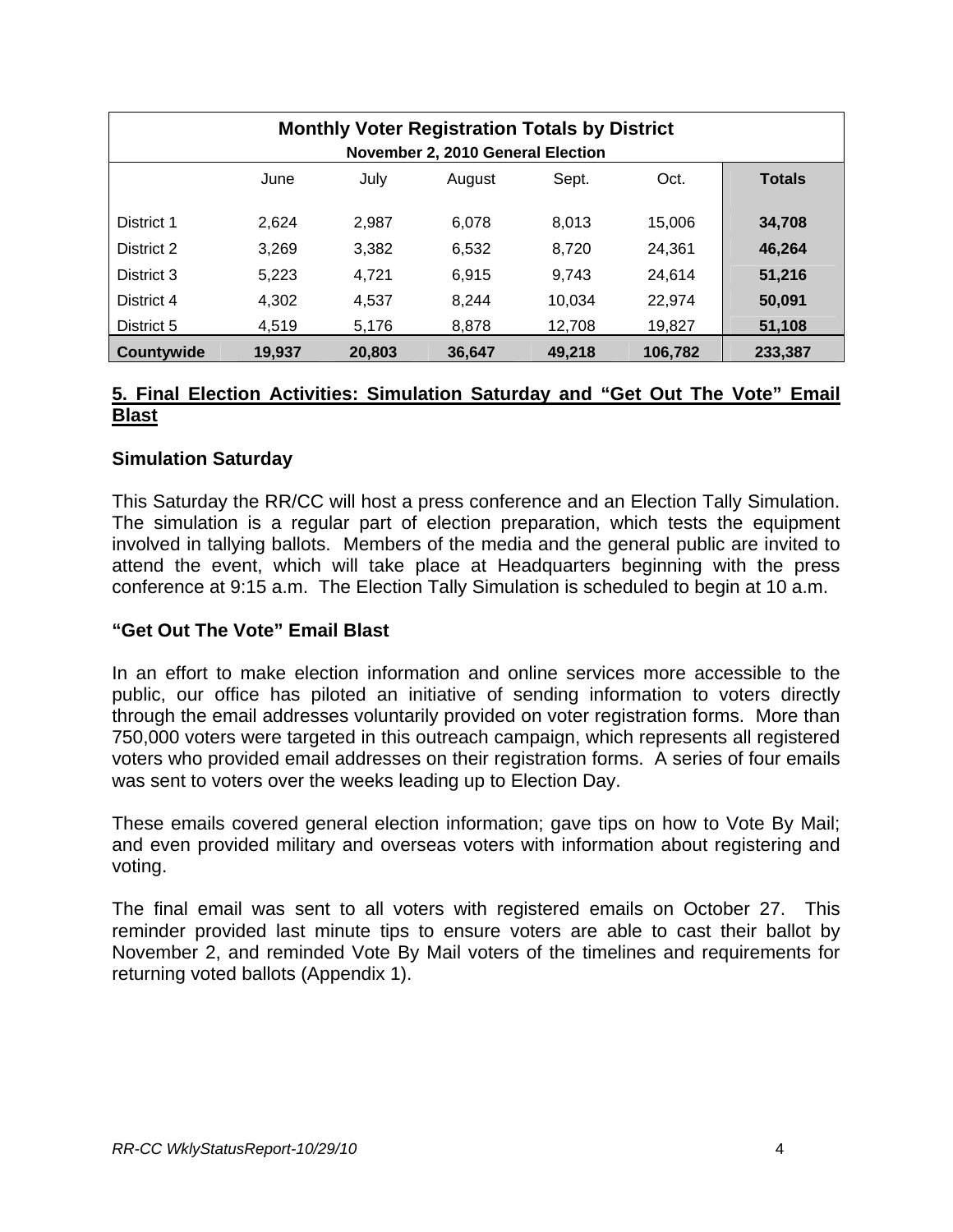#### **6. Special Projects and Announcements: Election Night Red Box Mapping, Voter Empowerment Workshops Recap, Permanent Vote By Mail Enrollment, and Voter Alert for 28<sup>th</sup> State Senate District**

#### **Election Night Red Box Mapping**

On Election Night, the public will be able to view the return of ballots in each Los Angeles County community by using our online Election Night Red Box Mapping feature, which can be found on [www.lavote.net.](http://www.lavote.net/)

After the close of polls, Inspectors seal their ballots in a red box issued by our office and report to one of the 74 Check-in-Centers located throughout the County. Upon return, red boxes are scanned at the Check-in-Center, and a map of these reporting precincts is displayed online for public viewing. This is an ongoing practice of our office, which demonstrates the commitment to conducting transparent elections for all Los Angeles County voters.

#### **Voter Empowerment Workshops Recap**



As a means to restore voter confidence in the electoral process, national, state, and local community-based organizations and government agencies united in coordinating a series of community workshops. These workshops were designed to ensure that communities have access to information about the election and provide a venue for the public to voice their concerns about the integrity of the election. Four workshops were scheduled in the Southeast area of Los Angeles in anticipation of the upcoming November General Election.

Voter Empowerment Workshops were held in the Cities of **Bell**, **Compton**, **South Gate**, and **Pomona**. The workshops in Bell and South Gate received media attention from ABC-7 and Univision KMEX.

Many participants of the workshops were first time voters. Participants were walked through the voting process and received information about where to access nonpartisan information about candidates and propositions on the November ballot. Our office answered questions about voter registration, Vote By Mail, the polling place, and many other common voter questions.

Our office reached out to approximately 24,000 residents with email addresses on file to make the public aware of this service; however, the workshops were open to all voters in Southeast Los Angeles County.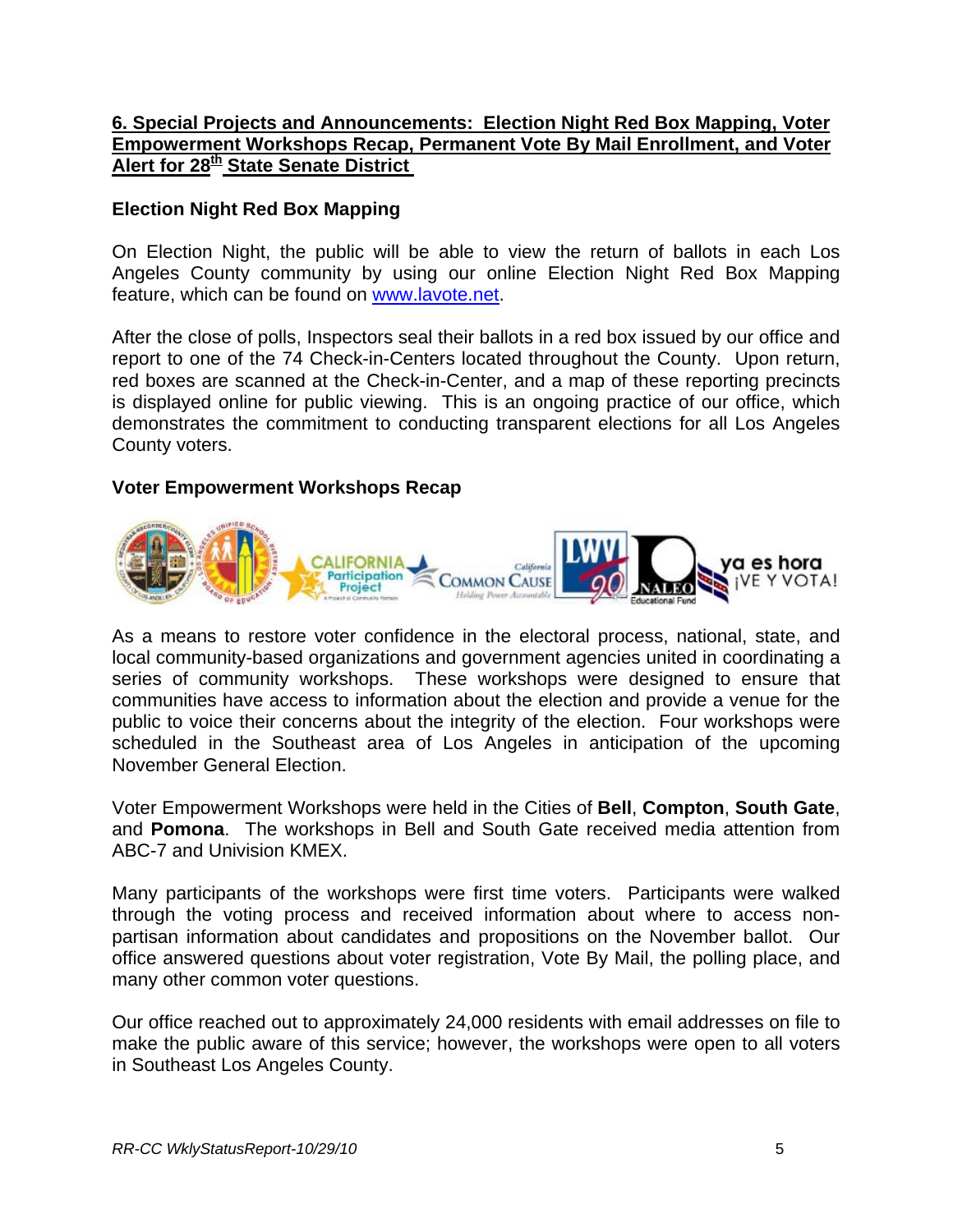The RR/CC partnered with the League of Women Voters of Los Angeles, California Common Cause, California Participation Project, the NALEO Educational Fund, and the Los Angeles Unified School District to facilitate this effort. Other partners included the Office of Senator Ron Calderon and the Office of Los Angeles County Supervisor Gloria Molina.

#### **Permanent Vote By Mail Enrollment**

Earlier this month, our office implemented a pilot program that encourages voters to enroll as Permanent Vote By Mail (PVBM) voters (Appendix 2). The pilot targets 250,000 voters through direct mailers proportionally distributed throughout the County who are not currently PVBM voters, but who have a history of voting in past elections. There have been 18,009 returned applications since mail pieces first entered the mail stream on October 4.

In addition to direct mail solicitation, we have made it easier for voters to apply for PVBM status by creating a check-box on the back of the Official Sample Ballot Booklet sent to all registered voters. This check-box enables the voter to permanently request a VBM ballot by simply marking the box and returning the application back to our office. To date, there are 100,994 voters who have taken advantage of this option.

For this election, we have received a total of 174,336 new requests from the public to become Permanent Vote By Mail voters. This is up over 1500% from the last statewide election held in June in which we received 10,755 new requests. General elections typically receive more attention from voters compared to primaries; however, the increase can also be attributed to the recent outreach efforts to boost PVBM enrollment.

The current total number of PVBM voters is approximately 872,000, which makes up 19.8% of the 4.4 million registered voters in this election. This figure has increased since June when PVBM voters represented only 14% of the voting population.

So far, the number of returned PVBM ballots for the upcoming General Election is 329,569, compared to 277,194 ballots returned at this point in the election calendar for the June Primary.

| <b>Permanent Vote By Mail Requests and Returns</b><br><b>By Supervisorial District</b> |                     |         |                     |         |  |  |
|----------------------------------------------------------------------------------------|---------------------|---------|---------------------|---------|--|--|
|                                                                                        | June 8 Primary      |         | November 2 General  |         |  |  |
|                                                                                        | <b>New Requests</b> | Returns | <b>New Requests</b> | Returns |  |  |
| District 1                                                                             | 1,031               | 25,890  | 21,712              | 33,024  |  |  |
| District 2                                                                             | 1,596               | 35,132  | 28,642              | 43,315  |  |  |
| District 3                                                                             | 1,873               | 62,391  | 42,179              | 79,190  |  |  |
| District 4                                                                             | 4,175               | 72,780  | 38,419              | 79,286  |  |  |
| District 5                                                                             | 2,080               | 81,001  | 47,623              | 94,754  |  |  |
| <b>Totals</b>                                                                          | 10,755              | 277,194 | 178,575             | 329,569 |  |  |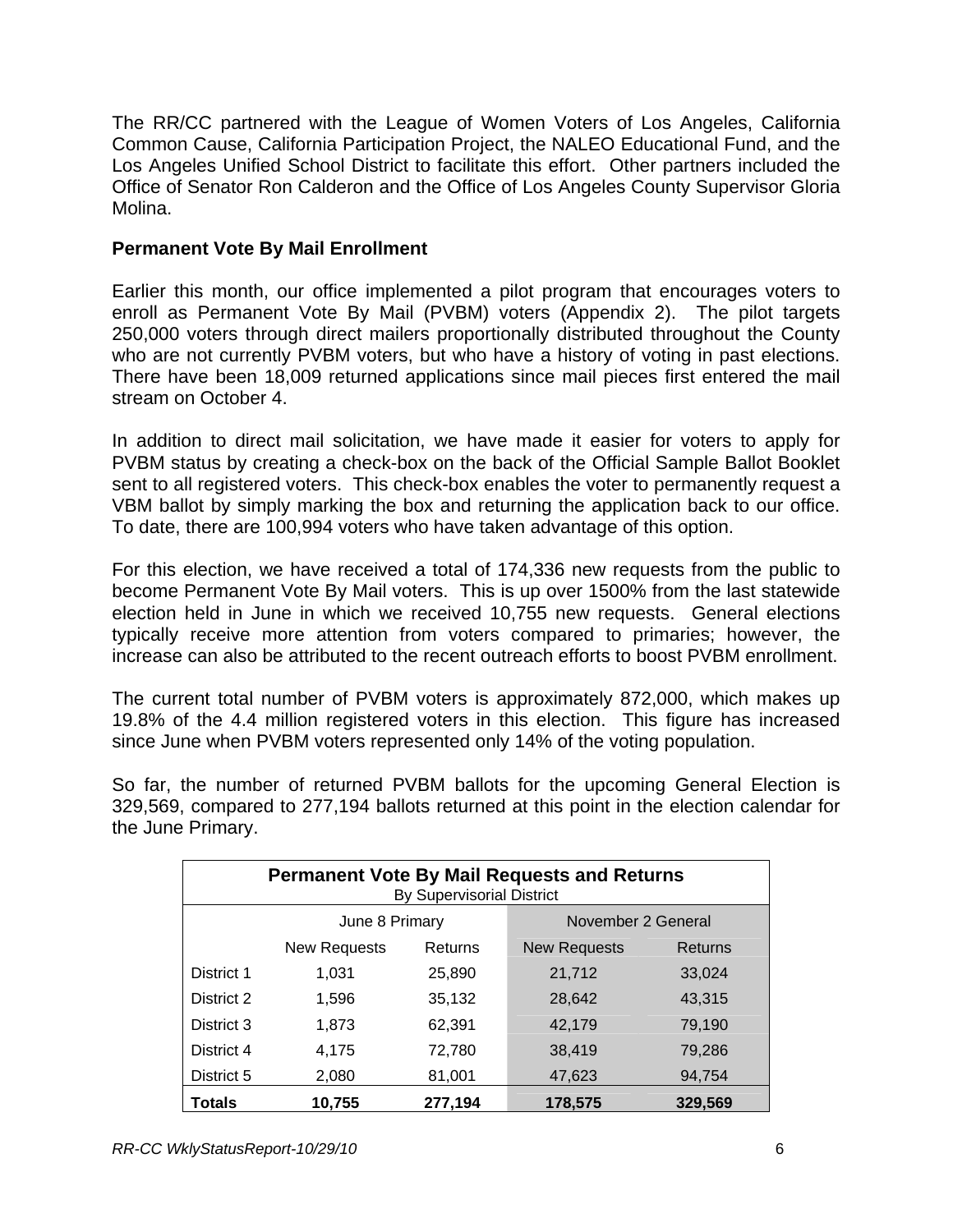# **Voter Alert for 28<sup>th</sup> State Senate District**

State Senator Jenny Oropeza, candidate for State Senate District 28, died on October 20, 2010. In an effort to address the concerns of voters who may have questions regarding the passing of a candidate, our office has issued a Voter Alert to inform them of the laws surrounding this issue (Appendix 3).

In accordance with California State Law, if a candidate dies close to Election Day, his or her name will still appear on the ballot as an active candidate for the contest. This means that votes for Jenny Oropeza will be counted and, if elected, a Special Vacancy Election will be proclaimed by the Governor to fill the vacancy after December 6, 2010.

The Voter Alert will be distributed to all polling places in State Senate District 28 and posted on the main page of our website, [www.lavote.net](http://www.lavote.net/).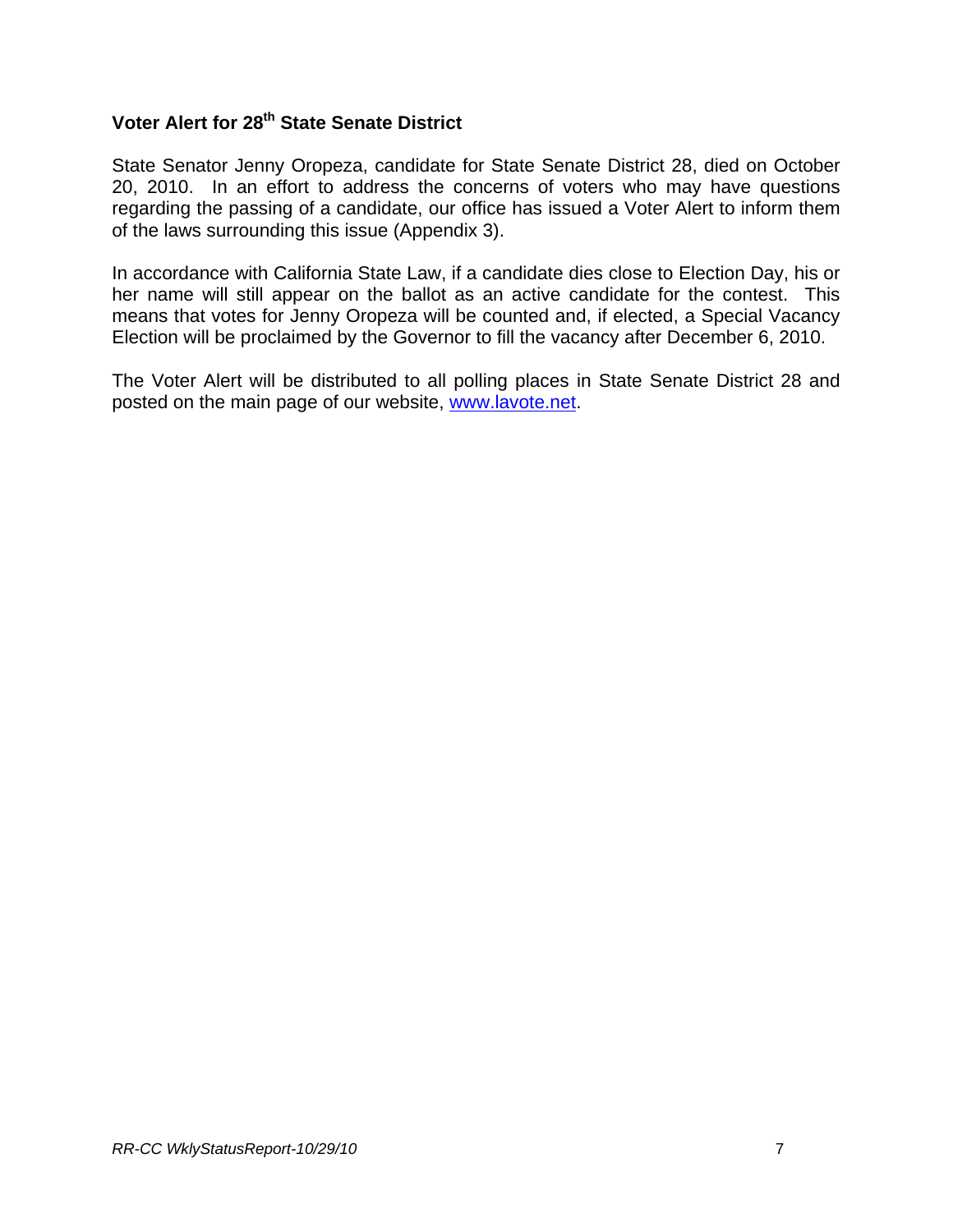## **Appendix 1** Get Out The Vote Email Reminder

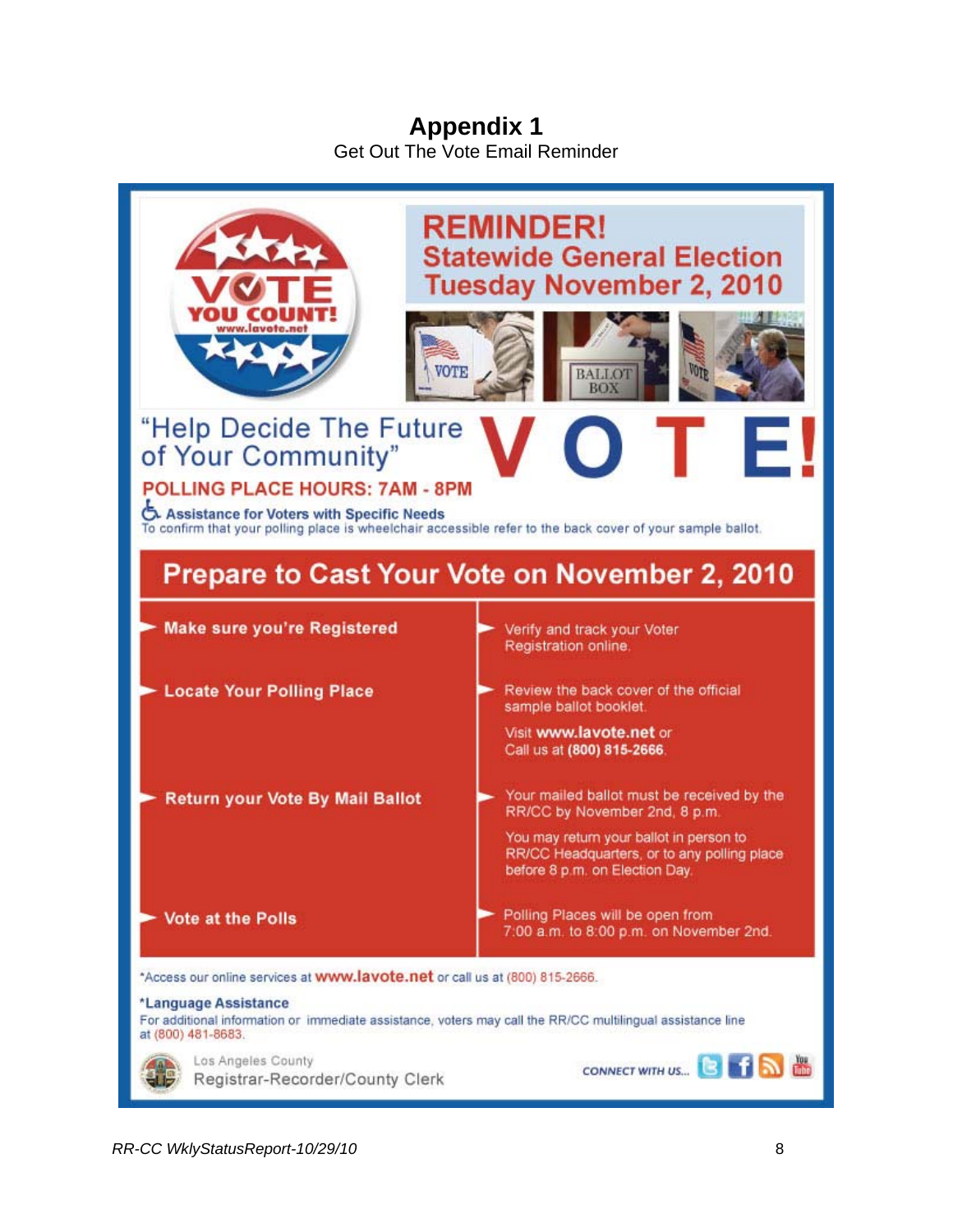# **Appendix 2**

Permanent Vote by Mail Application Direct Mailer (Front and Back Covers)









Registrar-Recorder/County Clerk 12400 Imperial Hwy., Norwalk, Ca 90650 USA Rev. 8/10

|                                                                           | # OIA                                                                                                                      | <b>TINI</b>      | <b>NOTIFICATION DATE</b> | <b>TLNI</b> | <b>INPUT DATE</b>         |
|---------------------------------------------------------------------------|----------------------------------------------------------------------------------------------------------------------------|------------------|--------------------------|-------------|---------------------------|
|                                                                           |                                                                                                                            |                  |                          |             | <b>OFFICE USE ONLY</b>    |
|                                                                           |                                                                                                                            | <b>SIP CODE:</b> |                          |             | CILA:                     |
|                                                                           |                                                                                                                            |                  |                          |             | ADDRESS: (PRINT)          |
| Adress where ballot will be mailed (if different from registered address) |                                                                                                                            |                  |                          |             |                           |
|                                                                           |                                                                                                                            |                  |                          |             | EMAIL:                    |
|                                                                           |                                                                                                                            |                  | <b>TELEPHONE NUMBER:</b> |             | :3TAU                     |
|                                                                           |                                                                                                                            |                  |                          |             | SIGNATURE AS REGISTERED X |
|                                                                           |                                                                                                                            | SIP CODE:        |                          |             | CILA:                     |
|                                                                           |                                                                                                                            |                  |                          |             | REGISTERED ADDRESS:       |
|                                                                           |                                                                                                                            |                  |                          |             | DATE OF BIRTH:            |
|                                                                           |                                                                                                                            |                  |                          |             | <b>(TMIRT) : EMAN</b>     |
|                                                                           | ו אנון כמנופלות א נפטוצופופס גמופן ונו רמפ איוטפופפ ריסמנונל אנום אנון אלולולונוט וסו ו-פוננואנונונג גמופן או מאון פואומפן |                  |                          |             |                           |

Dear Registrar-Recorder/County Clerk:

APPLICATION FOR PERMANENT VOTE BY MAIL STATUS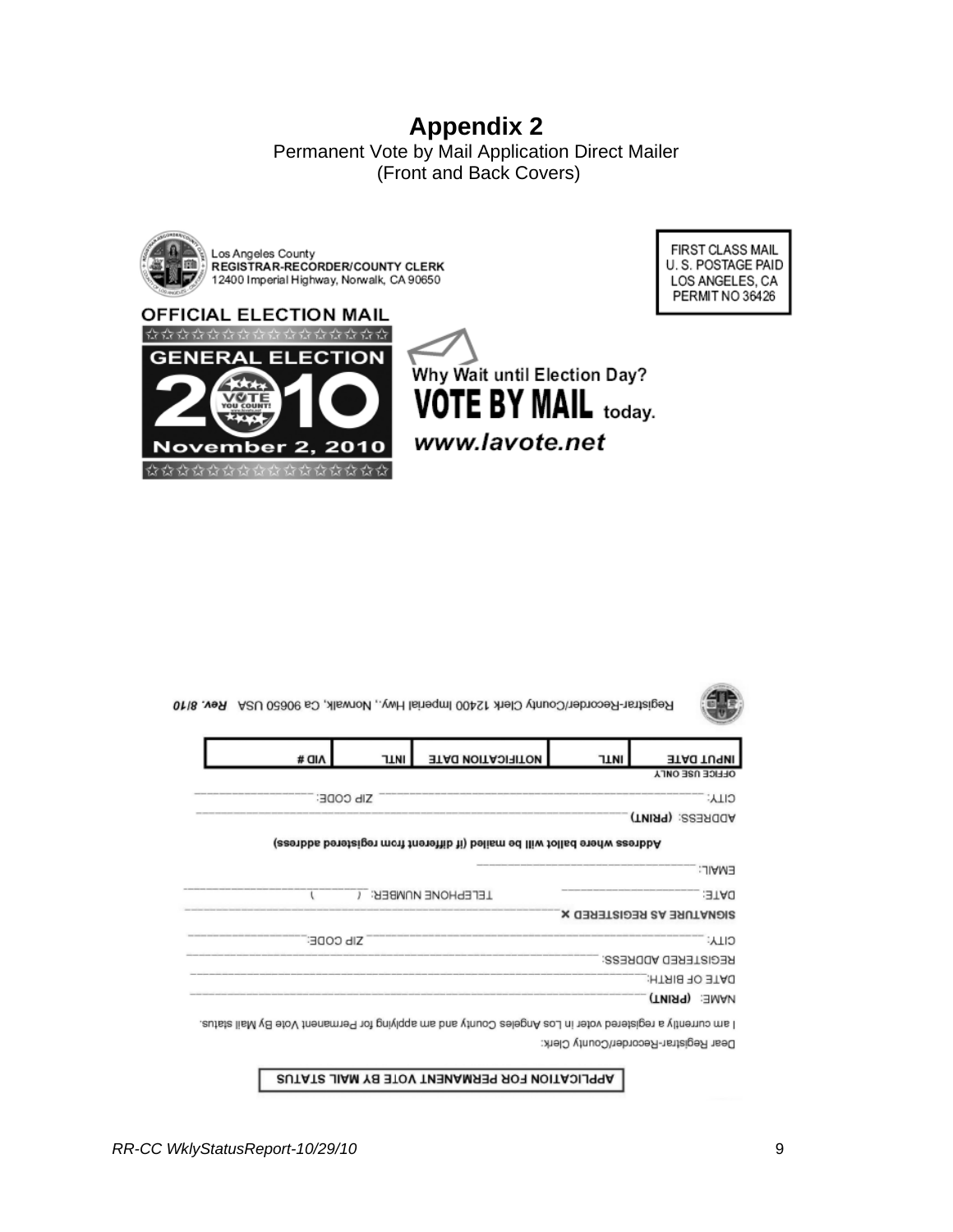(Inside Pages)



#### Become a PERMANENT VOTE BY MAIL voter. You can never be too busy to Vote By Mail.

WARNING: This request must be received by our office no later than October 26, 2010<br>to receive a Vote By Mail ballot for this election.<br>Voted ballots must be received by 8:00 pm on November 2, 2010.

(Complete and detach this form - Postage is required)

LOS ANGELES CA 90030-0450 **PO BOX 30450** REGISTRAR-RECORDER/COUNTY CLERK VOTE BY MAIL UNIT



RETURN ADDRESS